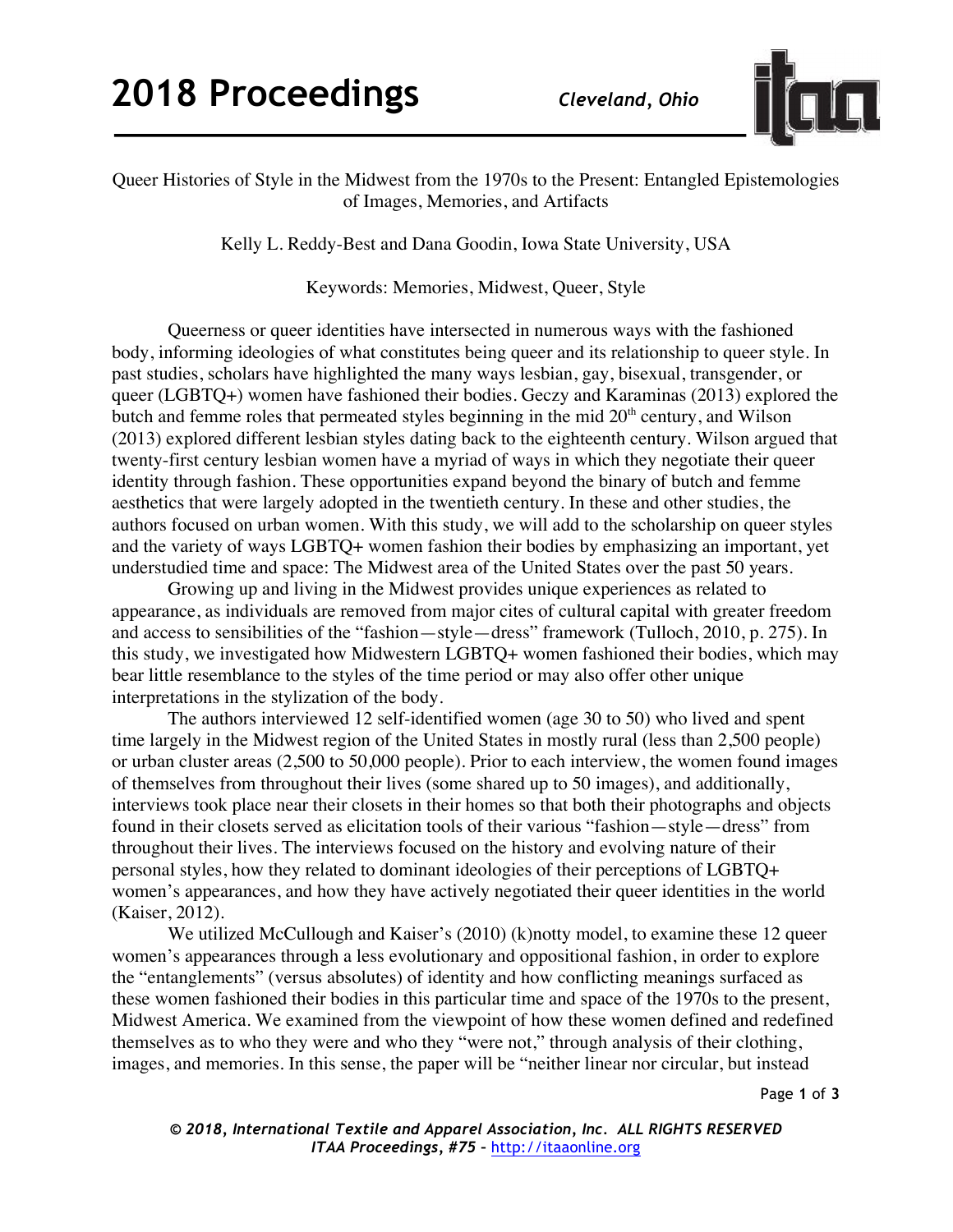follow the circuits of knotty entanglements" (p. 363). This metaphor provides a "space to consider connections and disconnections" (p. 363) and allows for a fluid interpretation of the overlapping and emerging ideas, experiences, and formation of constantly shifting and evolving identities. These emerging ideas highlight the multiple, shifting, and alternative fashion histories present in the twentieth and twenty-first centuries in contrast to some of the hegemonic ideologies (ex. Butch versus femme) provided in current histories.

An overarching experience of *ambivalence* cut across multiple stories as the women discussed the history of their styles. In many of their early memories, as shown through images or garments, they related to some of the binary, dominant ideologies such as butch or femme. For example, Cyndi (43 years old, lesbian) explained, "I was wearing dress pants with Birkenstocks and I had a thumb ring on." Then, she remembered someone saying to her, "oh man, you're an old school dyke." She continued with, "No I'm not, I don't have ill-fitting pants, and I don't have short spikey hair, I have short hair… having someone refer to me as an old school dyke because I had Birkenstocks and a thumb ring was really interesting to hear, because I didn't think about that." Dyke was often used as an alternative descriptor for butch, or a queer woman who presented in a more masculine aesthetic. Yet, throughout the remaining of Cyndi's interview she related much contradiction in her style and the evolution of her style over time. She viewed images of herself describing them as "butch, "baby-butch," or "soft-butch." While these stereotypical looks of "butch" are often associated with lesbians or queer women, Cyndi brought up important ideas related to the entanglements of "what is a queer style?" versus "not a queer style" when she said pointing to a picture, "oh no, I look like a lesbian now [because she has short hair], and then I'm like wait, maybe I look like a lesbian all the time [even with long hair, See Figure 1]?" Similar to Cyndi, each woman will be presented in relation to the history of their style narratives while highlighting entanglements and overlapping ideas in relation to dominant ideologies of queer style.



Figure 1. Cyndi pictured on right with long hair, stockings, and other feminine stylings. c. 1990. Photo courtesy of Cyndi.

In sum, investigating the style and appearance history of these 12 women highlights the cultural ambivalence surrounding the phenomena of queer style. The real or imagined notions of everyday queer style within a geographic space such as the Midwest served as a space to enact tensions between communities, styles, and aesthetics – both queer and straight. We argue, then, that all style is a "shifting queer style" when enacted through embodied practices of queer folks, even if those styles were thought to be straight. Through the analysis of images, memories, and artifacts, we disentangled what it means to be and look queer from a historical lens and that these styles all engage in the process of being/becoming (Kaiser, 2012) temporarily queer on queer bodies.

Page **2** of **3**

*© 2018, International Textile and Apparel Association, Inc. ALL RIGHTS RESERVED ITAA Proceedings, #75 –* http://itaaonline.org